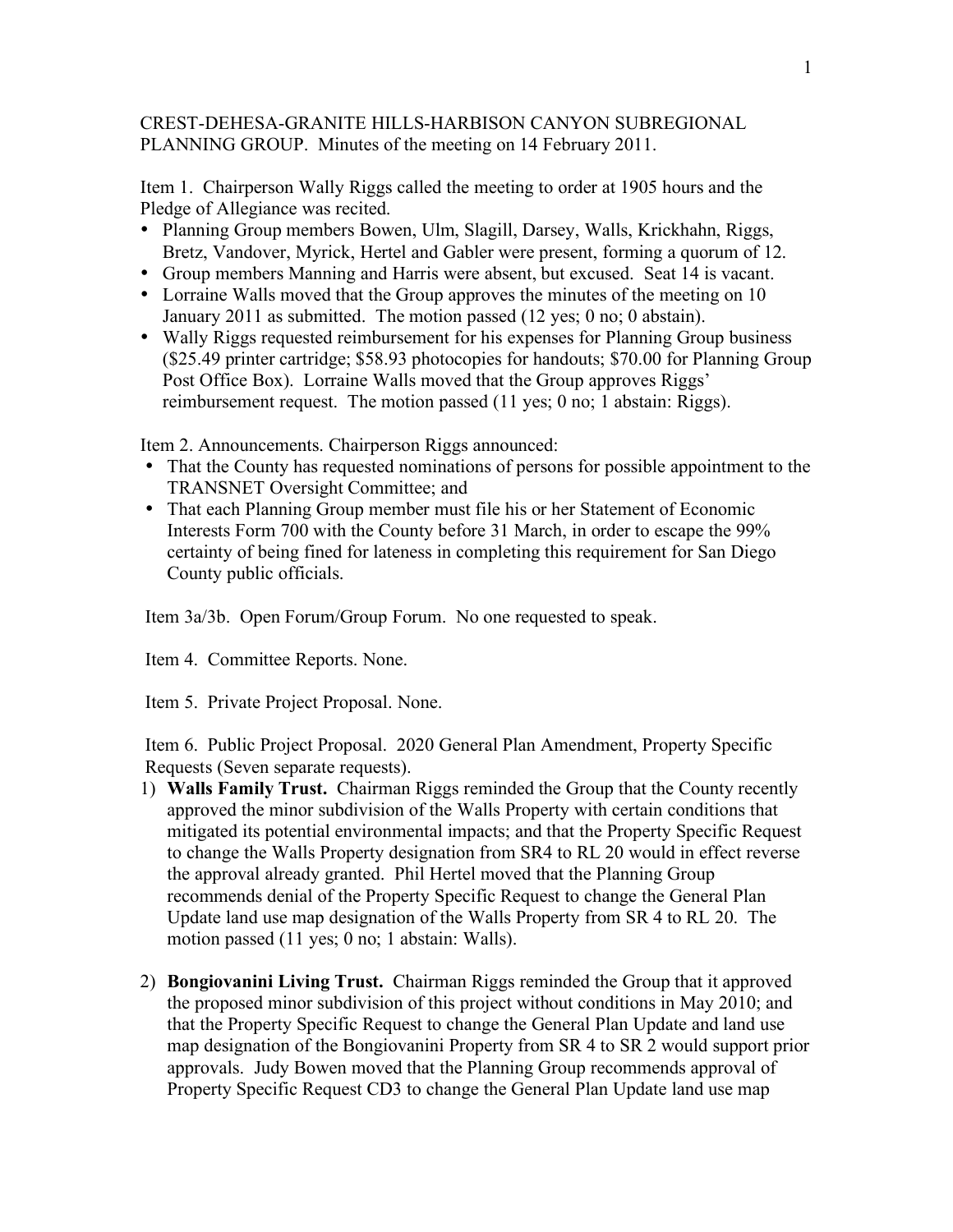designation of the Bongiovanini Property from SR 4 to SR 2. The motion passed (12 yes; 0 no; o abstain).

- 3) **John Gibson, Luke Gibson, Robert Davison.** The Planning Group discussed the effect of the proposed Property Specific Request on the subdivision potential for the Gibson-Gibson-Davison Property. Pat Ulm moved that the Group recommends approval of Property Specific Request CD4 to change the General Plan Update land use map designation of the Gibson-Gibson-Davison Property from RL 20 to SR 10/RL 20. The motion passed (12 yes; 0 no; o abstain).
- 4) **Muirlands Investments, LLC.** Planning Group member Bill Bretz provided specific details about the high prevalence of significant constraints to development, and the extreme challenges to establishing legal and physical access, for the Muirlands Investments Property. Lesley Barling (Dehesa resident) distributed handouts for the Planning Group's consideration that included photographs and other documentation of the constraints present for this property. Bill Bretz moved that the planning Group recommends denial of Property Specific Request CD12 to change the General Plan Update land use map designation of the Muirlands Investments LLC Property from RL 80 to SR 4. The motion passed (12 yes; 0 no; 0 abstain).
- 5) **Robert Davidson.** The Group discussed its previous approval of a 3-lot project for this property. Judy Bowen moved that the Planning Group refers the County DPLU to the Group's 13 December 2010 action of recommendation of approval for TPM 21172 on the Robert Davidson Property; and informs the County that the Group's recommendation is unchanged. The motion passed (12 yes; 0 no; 0 abstain).
- 6) **Sam Gazalo.** The Group discussed the differences between the County staff's preferred option, the Planning Commission/Staff Recommendation, and the Property Specific Request CD14 to change the General Plan Update land use map designation of the Gazalo Property from SR 4/RL 20 to SR 2/SR 4. Phil Hertel moved that the Planning Group recommends approval of the option of changing the land use designation of the Gazalo Property from SR 4/RL 20 to SR 2/RL 20, and it does not recommend approval of Property Specific Request CD14. The motion passed (12 yes; 0 no; 0 abstain).
- 7) **Wallace and Dianna Beron.** The Group discussed the Property Specific Request to change the Beron Property land use designation from SR 4 to SR 2, the related possibility of changing other adjacent parcels to SR 2 designation. Pat Ulm moved that the Planning Group recommends denial of Property Specific Request CD15 to change the General Plan Update land use map designation of the Beron Property from SR 4 to SR 2. The motion passed (12 yes; 0 no; 0 abstain).

Item 7. Unfinished Business. None.